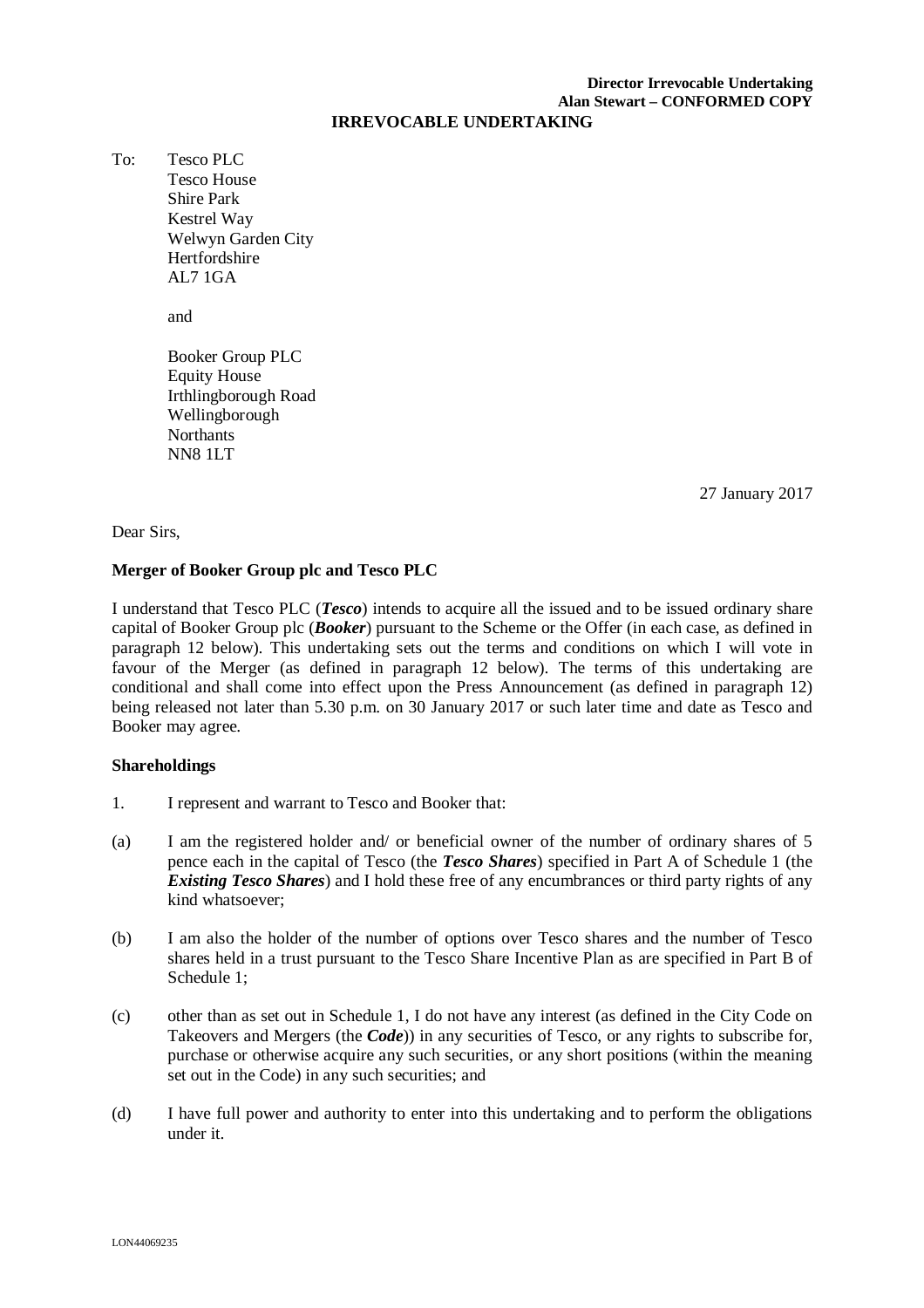#### **Dealings and undertakings**

2. I undertake that before this undertaking lapses in accordance with paragraph 14 below, I shall not without Booker's prior written consent:

- (a) (other than pursuant to the Merger and subject to paragraph 5) sell, transfer, charge, encumber, grant any option or lien over or otherwise dispose of any interest in any Existing Tesco Shares or any other shares in Tesco issued or unconditionally allotted to, or otherwise acquired by, me before then (*Further Tesco Shares*, provided that any Tesco Shares that I may acquire: (i) on exercise of options granted under the Tesco Savings Related Share Option Scheme (the *SAYE*); and (ii) pursuant to the Tesco Share Incentive Plan (the *Share Incentive Plan*) shall not be Further Tesco Shares):
- (b) in my capacity as a shareholder of Tesco, cast the votes attaching to any Existing Tesco Shares or Further Tesco Shares in favour of any resolution to approve an acquisition or any other transaction or corporate action which is proposed in competition with or which would otherwise be reasonably expected to frustrate, impede or delay the Merger (as defined in paragraph 12);
- (c) in my capacity as a shareholder of Tesco, convene, requisition or join in the requisition of any general or class meeting of Tesco shareholders for the purpose of considering any resolution referred to in paragraph 2(b); or
- (d) (other than pursuant to the Merger) enter into any agreement or arrangement, incur any obligation or give any indication of intent:
	- (i) to do any of the acts referred to in paragraphs  $2(a)$  to  $2(c)$ ; or
	- (ii) which, in relation to the Existing Tesco Shares or any Further Tesco Shares, would or might restrict or impede the implementation of the Merger or my ability to comply with this undertaking,

and for the avoidance of doubt, references in this paragraph 2(d) to any agreement, arrangement, obligation or indication of intent includes any agreement, arrangement, obligation or indication of intent whether or not legally binding or subject to any condition or which is to take effect if the Scheme or the Offer (as the case may be) lapses or is withdrawn, or if this undertaking ceases to be binding or following any other event.

- 3. I further undertake not to, until the earlier of:
- (a) this undertaking lapsing in accordance with paragraph 14 below; or
- (b) either the Scheme being approved by the Court or the Offer becoming unconditional as to acceptances,

except with the prior written consent of Booker (not to be unreasonably withheld), acquire any interests (as defined in the Code) or otherwise deal or undertake any dealing (as defined in the Code) in any relevant securities (as defined in the Code) of Booker or Tesco (other than: (i) any Tesco Shares acquired by or issued to me on vesting of awards or exercise of options under any of Tesco's employee share plans; (ii) any award or option over Tesco Shares granted to me under any of Tesco's employee share plans after the date of this undertaking; or (iii) as permitted under paragraph 5).

4. I undertake to cause the registered holder of any Existing Tesco Shares and/ or (if applicable) Further Tesco Shares of which I am the beneficial owner to comply with the undertakings in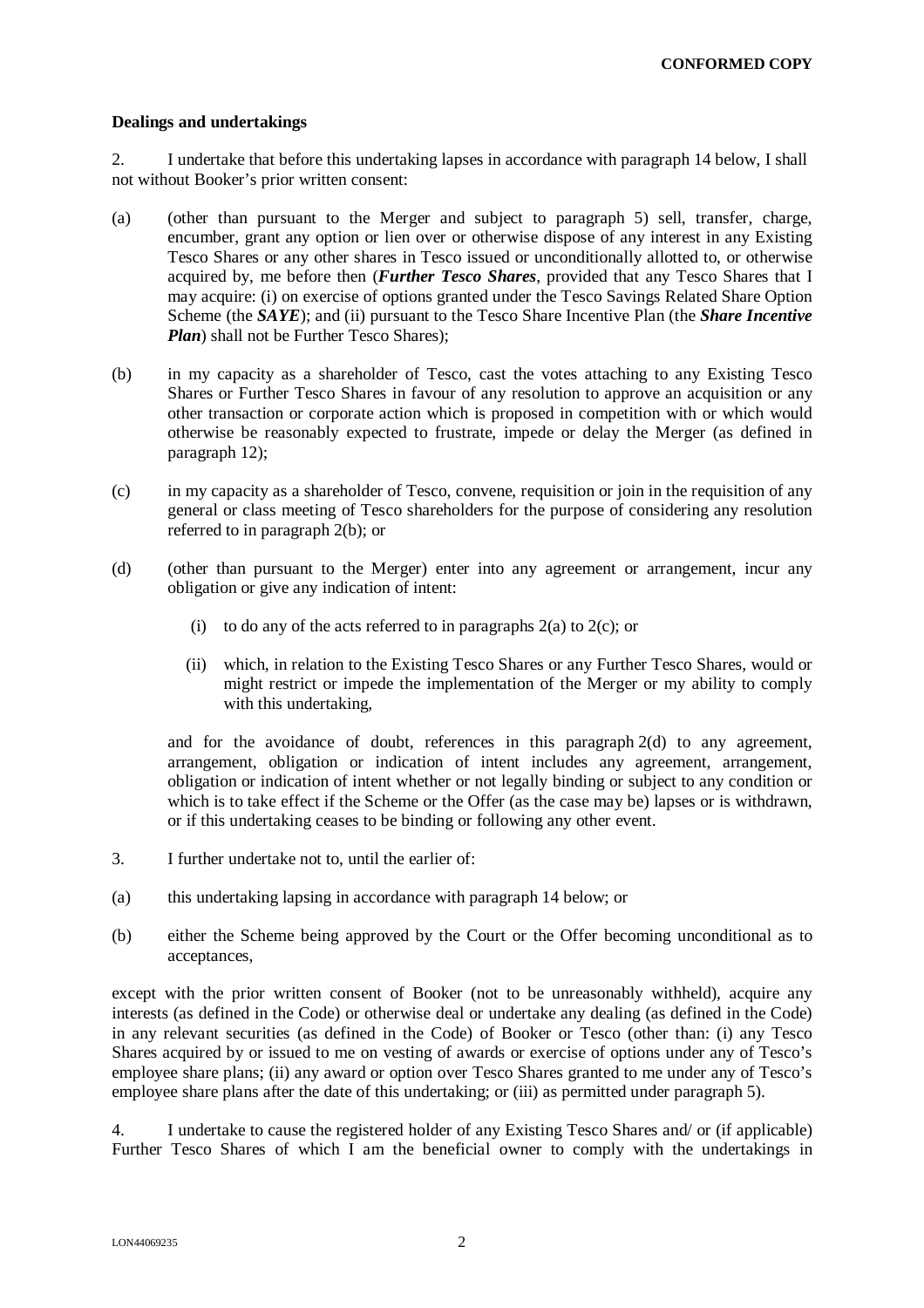paragraphs 2 and 3 above in respect of those Existing Tesco Shares and/ or (if applicable) Further Tesco Shares.

- 5. Notwithstanding any other provisions of this undertaking, I shall be permitted to:
- (a) sell, transfer or otherwise dispose of any Tesco Shares acquired by me on exercise of options granted under Tesco's employee share plans for the purposes of satisfying tax liabilities on such exercise of options; and
- (b) transfer the entire legal and beneficial interest, in some or all of the Existing Tesco Shares or any Further Tesco Shares, (in one or more transactions) to one or more of my family members (as defined in section 253 of the Companies Act 2006) provided that:
	- (i) such a transfer is undertaken as part of my bona fide tax planning;
	- (ii) I notify Booker that I intend to make such transfer at least three Business Days prior to effecting the transfer; and
	- (iii) with effect from the time of such transfer, I will procure compliance by the transferee of the obligations contained in this undertaking in respect of such transferred Tesco Shares as if the transferee had given this undertaking in respect of such transferred Tesco Shares,

and, in the event of any sale, disposal or transfer, all references to Existing Tesco Shares and Further Tesco Shares (as applicable) in this undertaking shall be deemed to be amended accordingly.

## **Approval of Merger**

- 6. I irrevocably undertake that:
- (a) I shall exercise all voting rights attaching to the Existing Tesco Shares and any Further Tesco Shares to vote in favour of all resolutions to approve and/ or give effect to the Merger, and any related matters, proposed at any general meeting of Tesco to be convened and held in connection with the Merger (the *Tesco General Meeting***)**, or at any adjournment of any such meeting, either (A) in person or (B) by executing and lodging a form of proxy or by giving instruction to a proxy via the CREST system as soon as possible and in any event: (i) not later than 3.00 p.m. on the tenth day after Tesco sends the circular (and, if different, any other document) convening the Tesco General Meeting; or (ii) in respect of any Further Tesco Shares, within three Business Days of becoming the registered holder of such Further Tesco Shares, if later);
- (b) I shall not revoke or amend the terms of any proxy or instruction submitted to Tesco in accordance with paragraph 6(a), or submit any new form of proxy or other proxy voting instructions, either in writing or by attendance at any Tesco General Meeting (including any adjournment thereof); and
- (c) I shall cause the registered holder of any Existing Tesco Shares and/ or (if applicable) Further Tesco Shares of which I am the beneficial owner to comply with the undertakings in paragraphs 6(a) and 6(b) in respect of those Existing Tesco Shares and/ or (if applicable) Further Tesco Shares.

## **Voting Rights**

7. Until the time this undertaking lapses in accordance with paragraph 14, in my capacity as shareholder: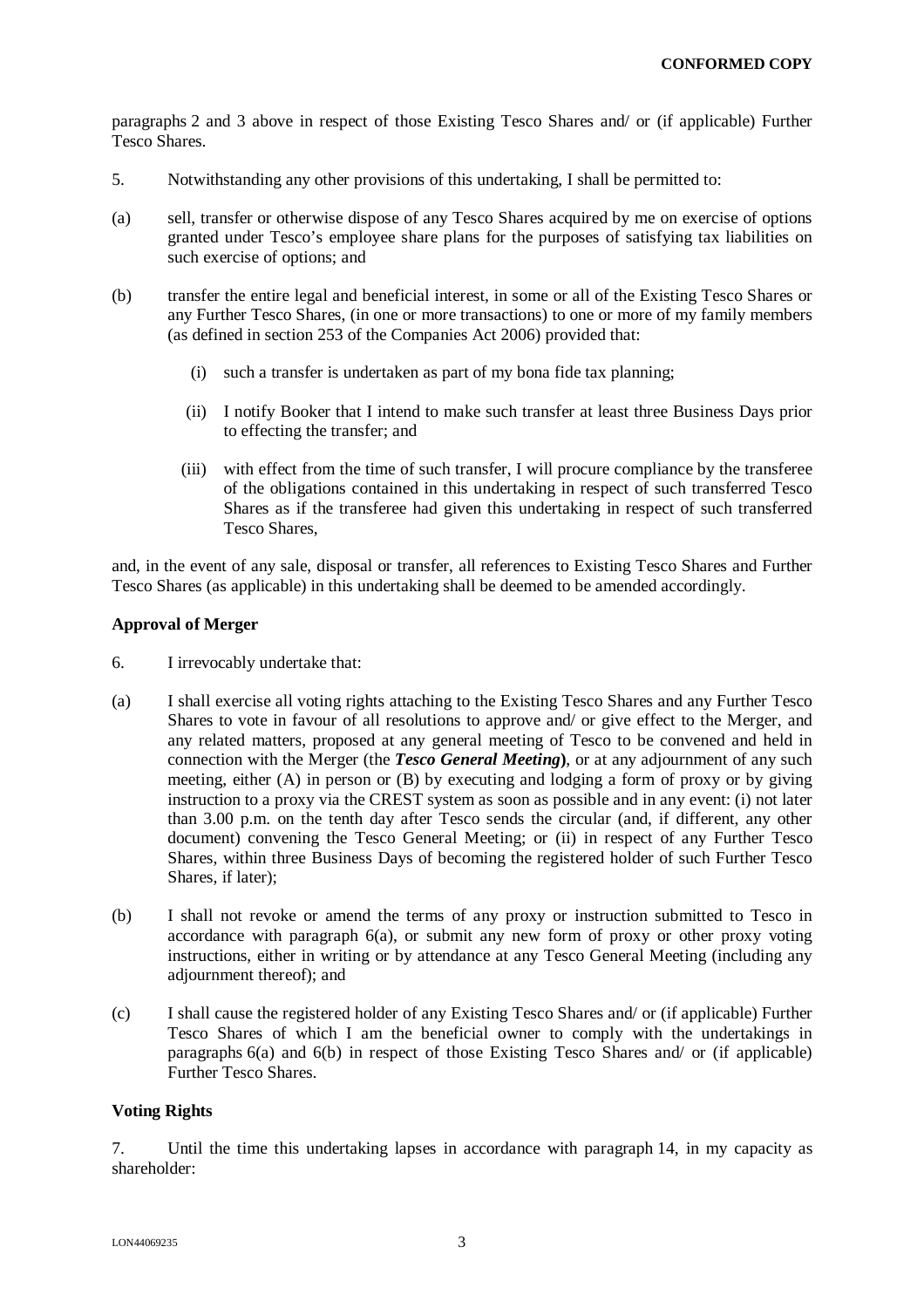- (a) I shall exercise the voting rights attached to the Existing Tesco Shares and any Further Tesco Shares on a Relevant Resolution (as defined in paragraph 8) only in accordance with Booker's directions;
- (b) I shall exercise the rights attaching to the Existing Tesco Shares and any Further Tesco Shares to requisition or join in requisitioning any general or class meeting of Tesco pursuant to section 303 Companies Act 2006 for the purposes of considering a Relevant Resolution and to require Tesco to give notice of such a resolution pursuant to section 338 Companies Act 2006 only in accordance with Booker's directions;
- (c) for the purpose of voting on a Relevant Resolution, I shall vote, in respect of Existing Tesco Shares and any Further Tesco Shares in accordance with Booker's directions either in person or by executing and lodging a form of proxy or by giving instruction to a proxy via the CREST system (and I shall not revoke or amend the terms of any proxy or instruction so submitted, or submit any new form of proxy or other proxy voting instructions, either in writing or by attendance at such general meeting (including any adjournment thereof) or otherwise); and
- (d) I shall cause the registered holder of any Existing Tesco Shares and/ or (if applicable) any Further Tesco Shares of which I am the beneficial owner to comply with paragraphs 7(a) to 7(c) in respect of those Existing Tesco Shares and/ or (if applicable) Further Tesco Shares.

#### 8. A *Relevant Resolution* means:

- (a) a resolution (whether or not amended) proposed at a general meeting of Tesco, or at an adjourned meeting, the passing of which is required to implement the Merger or which, if passed, might result in any condition of the Merger not being fulfilled or which would reasonably be expected to frustrate, impede or delay the Merger in any way (including, for the avoidance of doubt, any resolution to approve any transaction in relation to Tesco which is proposed in competition with or which would reasonably be expected to frustrate, impede or delay the Merger);
- (b) a resolution to adjourn a general meeting of Tesco whose business includes the consideration of a resolution falling within paragraph 8(a); and
- (c) a resolution to amend a resolution falling within paragraph 8(a) or paragraph 8(b).

#### **Documentation**

- 9. I consent to:
- (a) this undertaking being disclosed to the Panel;
- (b) the inclusion of references to me and any Existing Tesco Shares and/ or (if applicable) Further Tesco Shares of which I am the beneficial owner, and particulars of this undertaking, my holdings of, interests in, rights to subscribe for and short positions in relevant securities of Tesco being included in the Press Announcement and any offer document or scheme document published in connection with the Merger, and any other announcement made, or document issued, by or on behalf of Tesco in connection with the Merger; and
- (c) this undertaking being available for inspection as required by Rule 26.2 of the Code or the Listing Rules of the Financial Conduct Authority including, without limitation, being made publicly available on the websites of Tesco and Booker.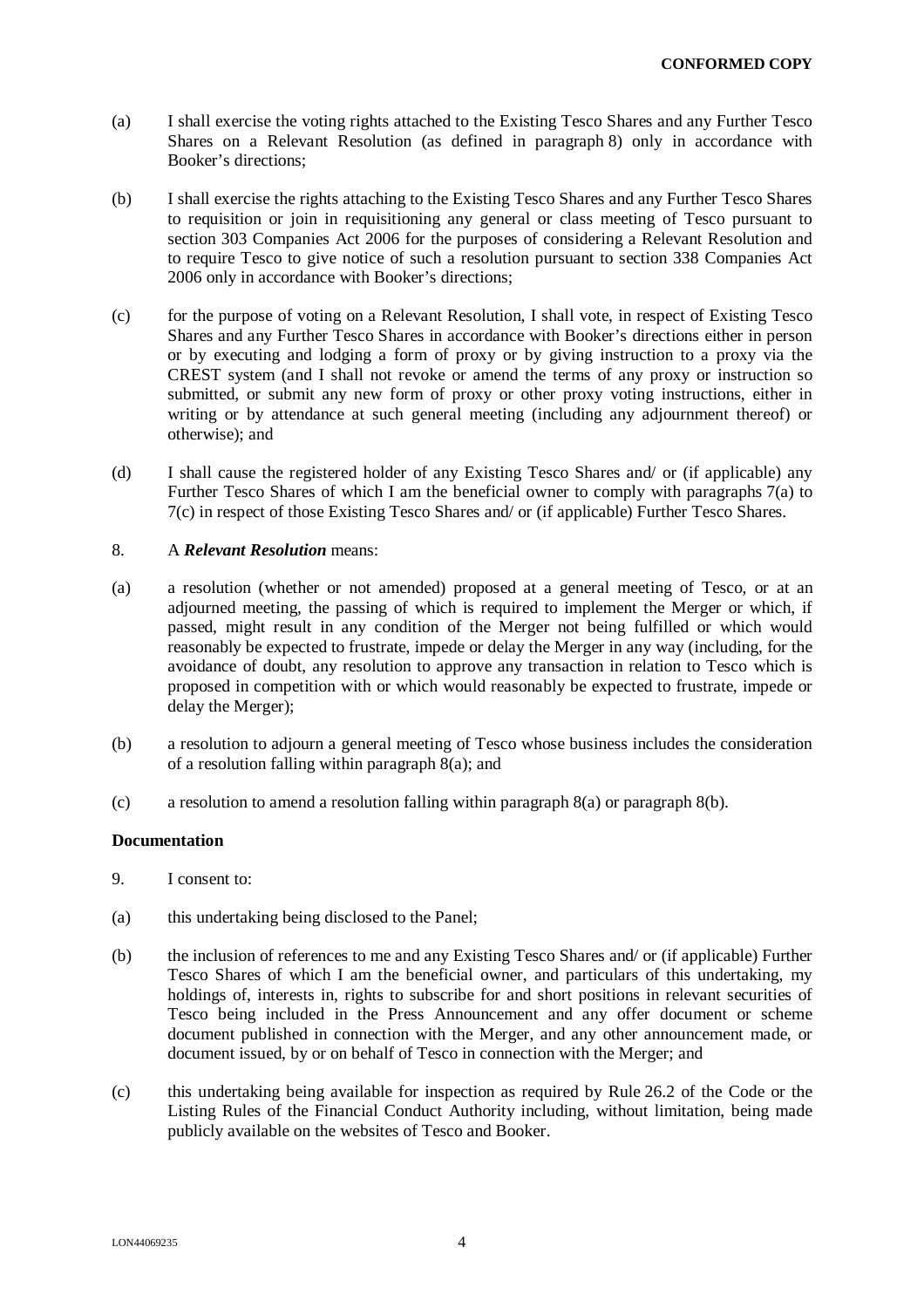#### **Secrecy**

10. I shall keep secret the possibility, terms and conditions of the Merger and the existence and terms of this undertaking until the Press Announcement is released, provided that I may disclose the same to Tesco and its advisers in which case I shall procure that they observe secrecy in the same terms. The obligations in this paragraph shall survive termination of this undertaking.

11. I understand that the information you have given to me in relation to the Merger must be kept confidential until the Press Announcement is released or the information has otherwise become generally available. To the extent any of the information is inside information for the purposes of the Criminal Justice Act 1993 or the Market Abuse Regulation (EU) No 596/2014, I will comply with the applicable restrictions in those enactments on dealing in securities and disclosing inside information.

#### **Interpretation**

- 12. In this undertaking:
- (a) references to *Business Days* means a day, other than a Saturday, Sunday or public holiday when banks are open for business in London;
- (b) references to the *Merger* means the proposed acquisition by Tesco of ordinary shares of one penny each in the capital of Booker, whether pursuant to the Scheme or the Offer;
- (c) references to the *Offer* means any offer to be made by or on behalf of Tesco to acquire all of the issued and to be issued ordinary share capital of Booker other than that already owned by Tesco and its associates (as defined in section 988 Companies Act 2006), and a reference to the *Offer* also includes any new, increased, renewed or revised offer made by Tesco to acquire shares in Booker provided that the value, in the reasonable opinion of J.P. Morgan Cazenove, of the consideration to be paid for each ordinary share of one penny in the capital of Booker does not represent a reduction in the value of the original proposal as set out in the Press Announcement;
- (d) references to *Press Announcement* mean the announcement announcing the Merger to be issued by Tesco pursuant to Rule 2.7 of the Code; and
- (e) references to the *Scheme* means any scheme of arrangement of Booker under section 895 Companies Act 2006 (including any new, increased, renewed or revised scheme of arrangement) for the acquisition by Tesco of all of the issued and to be issued ordinary share capital of Booker other than that already owned by Tesco, and a reference to the *Scheme* also includes any new, increased, renewed or revised scheme of arrangement made by Tesco to acquire shares in Booker provided that the value, in the reasonable opinion of J.P. Morgan Cazenove, of the consideration to be paid for each ordinary share of one penny in the capital of Booker does not represent a reduction in the value of the original proposal as set out in the Press Announcement.

#### **Time of the Essence**

13. Any time, date or period mentioned in this undertaking may be extended by mutual agreement but as regards any time, date or period originally fixed or as extended, time shall be of the essence.

#### **Lapse of undertaking**

14. This undertaking shall lapse if: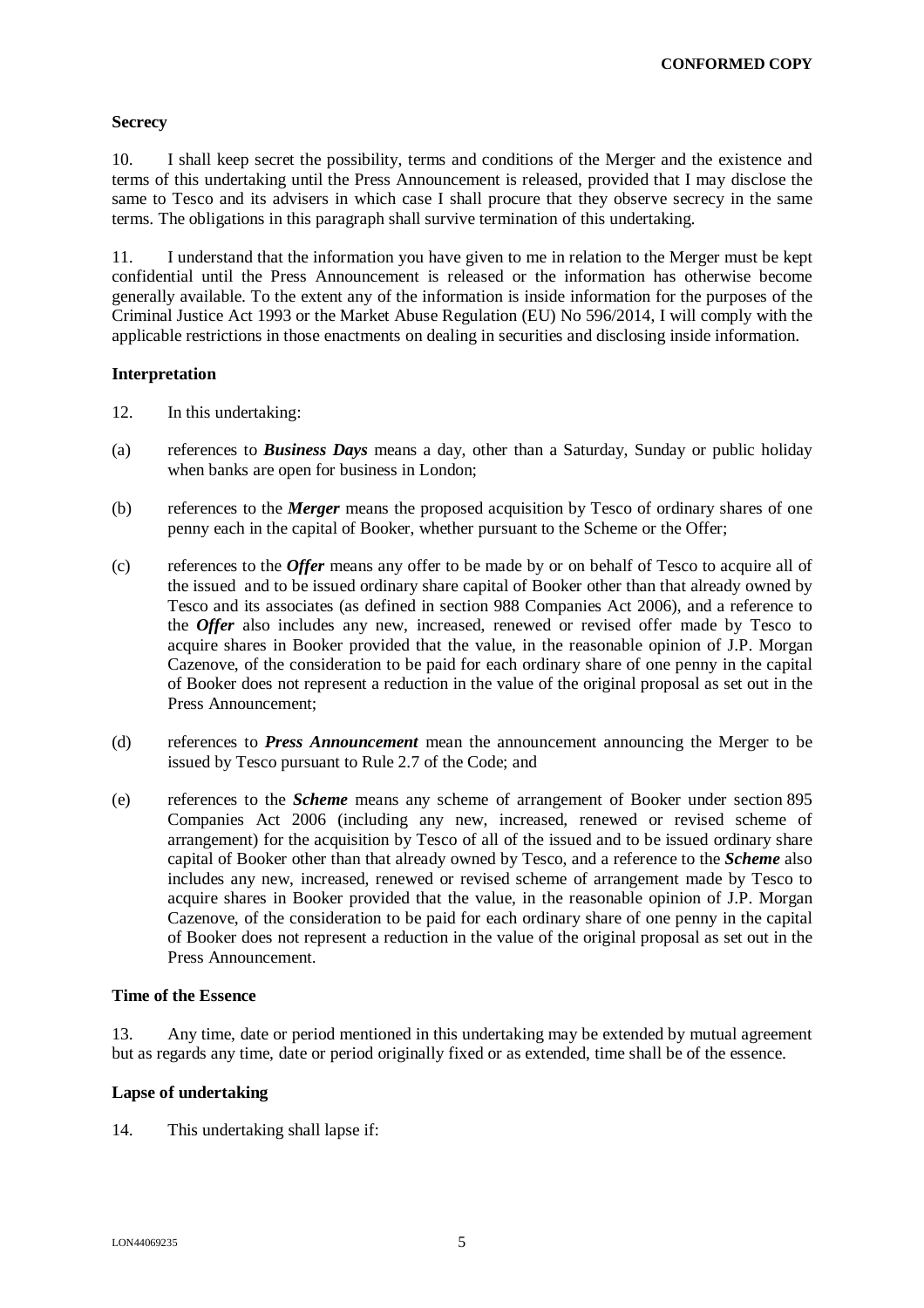- (a) Booker announces that it does not intend to proceed with the Merger and no new, revised or replacement Scheme or Offer is announced in accordance with Rule 2.7 of the Code at the same time;
- (b) the Scheme or Offer lapses or is withdrawn and no new, revised or replacement Scheme or Offer has been announced, in accordance with Rule 2.7 of the Code, in its place or is announced, in accordance with Rule 2.7 of the Code, at the same time;
- (c) the formal document to be dispatched to the shareholders of Booker setting out the terms and conditions of the Scheme (the *Scheme Document*) and convening any general meeting (the *Booker General Meeting*) and Court convened meeting (the *Booker Court Meeting*) of Booker shareholders to be convened for the purpose of considering, and if thought fit, approving, such shareholder resolutions of Tesco as are necessary to approve the Merger (the *Booker Resolutions*), does not include a unanimous and unconditional recommendation made by the board of directors of Booker to shareholders of Booker to approve the Booker Resolutions (the *Booker Board Recommendation*), or Booker makes an announcement prior to the publication of such document(s) that: (i) the board of directors of Booker no longer intends to make such recommendation or intends adversely to modify or qualify such recommendation; or (ii) it will not convene the necessary Booker General Meeting and/ or Court Meeting;
- (d) the board of directors of Booker withdraws, adversely modifies or adversely qualifies the Booker Board Recommendation or fails to publicly reaffirm or re-issue such unanimous and unqualified recommendation before the earlier of (A) 5.30 p.m. on the fifth Business Day following Tesco's reasonable request to do so; or (B) the time of the start of the Tesco General Meeting (it being understood that the issue of any holding statement(s) issued to shareholders of Booker following a change of circumstances (so long as any such holding statement contains an express statement that such recommendation is not withdrawn or adversely modified and does not contain a statement that the Booker Directors intend to withdraw or adversely modify such recommendation) shall not constitute a withdrawal or adverse modification of such recommendation for purposes of this paragraph); or
- (e) the Scheme or Offer has not become effective by the Longstop Date (as defined in the Press Announcement) (or such later time and date as agreed between Tesco and Booker, with the approval of the Court and/ or the Panel, if required).

If this undertaking lapses, I shall have no claim against Tesco or Booker and neither Tesco nor Booker shall have any claim against me, other than in respect of any prior breach of any of the terms of this undertaking.

#### **Confirmation**

- 15. I confirm that in signing this undertaking I:
- (a) am not a client or customer of Greenhill & Co International LLP (*Greenhill*) or Barclays Bank PLC (*Barclays*) for the purposes of the Conduct of Business Sourcebook of the Financial Conduct Authority and that Greenhill and Barclays are acting for Tesco in connection with the Merger and no-one else and are not responsible to anyone other than Tesco for providing the protections afforded to customers of Greenhill or Barclays nor for providing advice in relation to the Merger;
- (b) am not a client or customer of J.P. Morgan Limited (*J.P. Morgan Cazenove*) for the purposes of the Conduct of Business Sourcebook of the Financial Conduct Authority and that J.P. Morgan Cazenove is acting for Booker in connection with the Merger and no-one else and is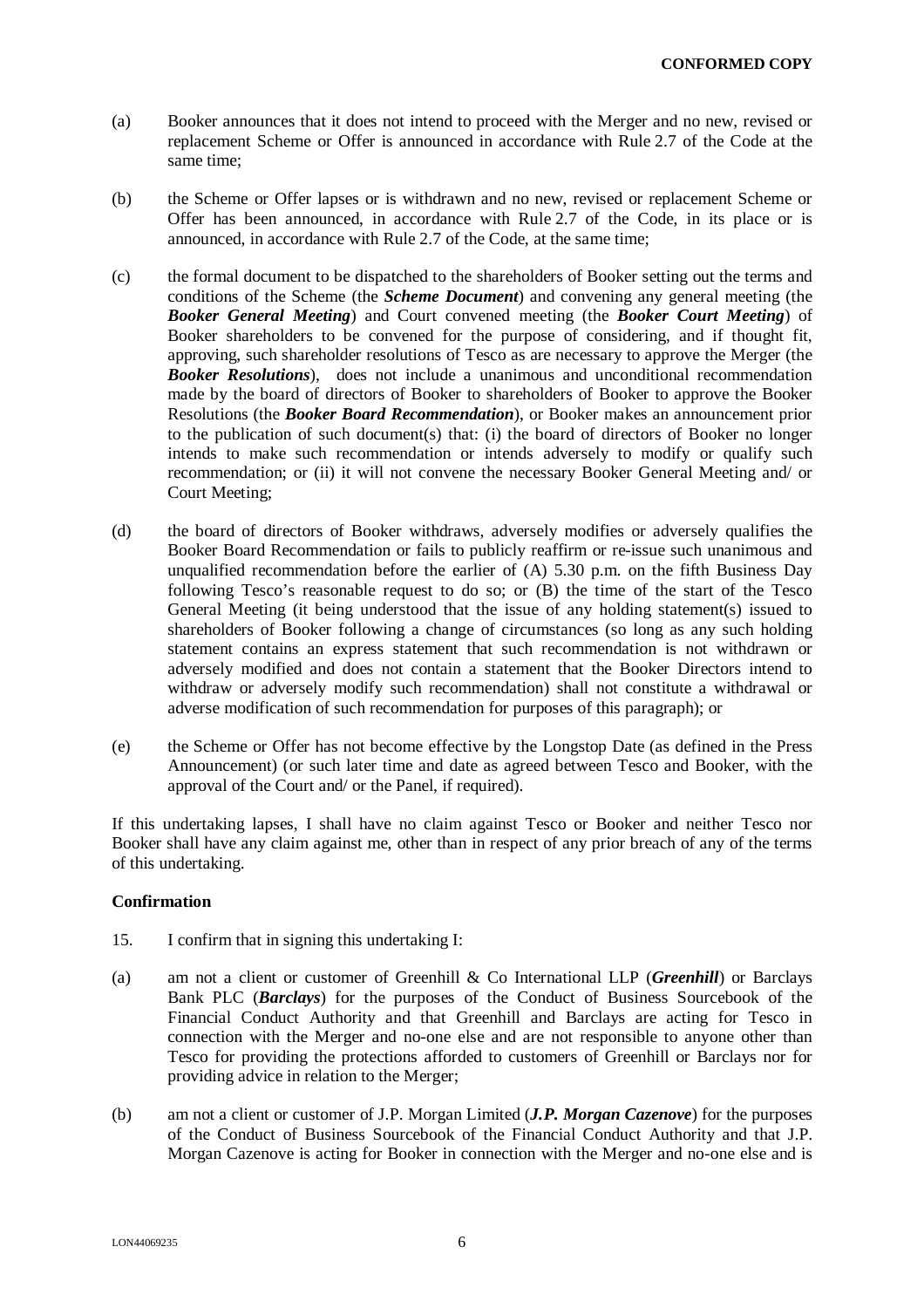not responsible to anyone other than Booker for providing the protections afforded to customers of J.P. Morgan Cazenove nor for providing advice in relation to the Merger; and

(c) have been given an adequate opportunity to consider whether or not to execute this undertaking and to obtain independent advice.

#### **Power of Attorney**

16. In order to secure the performance of my obligations under this undertaking, I appoint any director of Booker as my attorney:

- (a) if I fail to comply with any of the undertakings in paragraph 6, in my name and on my behalf to do all things and to execute all deeds and other documents as may be necessary or desirable to ensure compliance with such undertakings in respect of the Existing Tesco Shares and any Further Tesco Shares (as appropriate); and
- (b) if I fail to comply with any of the undertakings in paragraph 7, to execute any form of proxy required by Booker to appoint any person nominated by Booker to attend a general or class meeting of Tesco and vote on a Relevant Resolution (as defined in paragraph 8).

17. I agree that this power of attorney is given by way of security and is irrevocable in accordance with section 4 Powers of Attorney Act 1971 until this undertaking lapses in accordance with paragraph 14.

#### **Specific Performance**

18. I agree that, if I fail to comply with any of the undertakings in paragraphs 2, 3, 4, 6 or 7 above or breach any of my other obligations under this undertaking, damages may not be an adequate remedy and accordingly Booker shall be entitled to the remedies of specific performance, injunction or other equitable relief.

#### **Governing Law**

19. This undertaking and any non-contractual obligations arising out of or in connection with this undertaking shall be governed by, and interpreted in accordance with, English law. The English courts shall have exclusive jurisdiction in relation to all disputes (including claims for set-off and counterclaims) arising out of or in connection with this undertaking including, without limitation disputes arising out of or in connection with: (i) the creation, validity, effect, interpretation, performance or non-performance of, or the legal relationships established by, this undertaking; and (ii) any non-contractual obligations arising out of or in connection with this undertaking. For such purposes each party irrevocably submits to the jurisdiction of the English courts and waives any objection to the exercise of such jurisdiction. I shall at all times maintain an agent for service of process and any other documents in proceedings in England or any other proceedings in connection with this undertaking.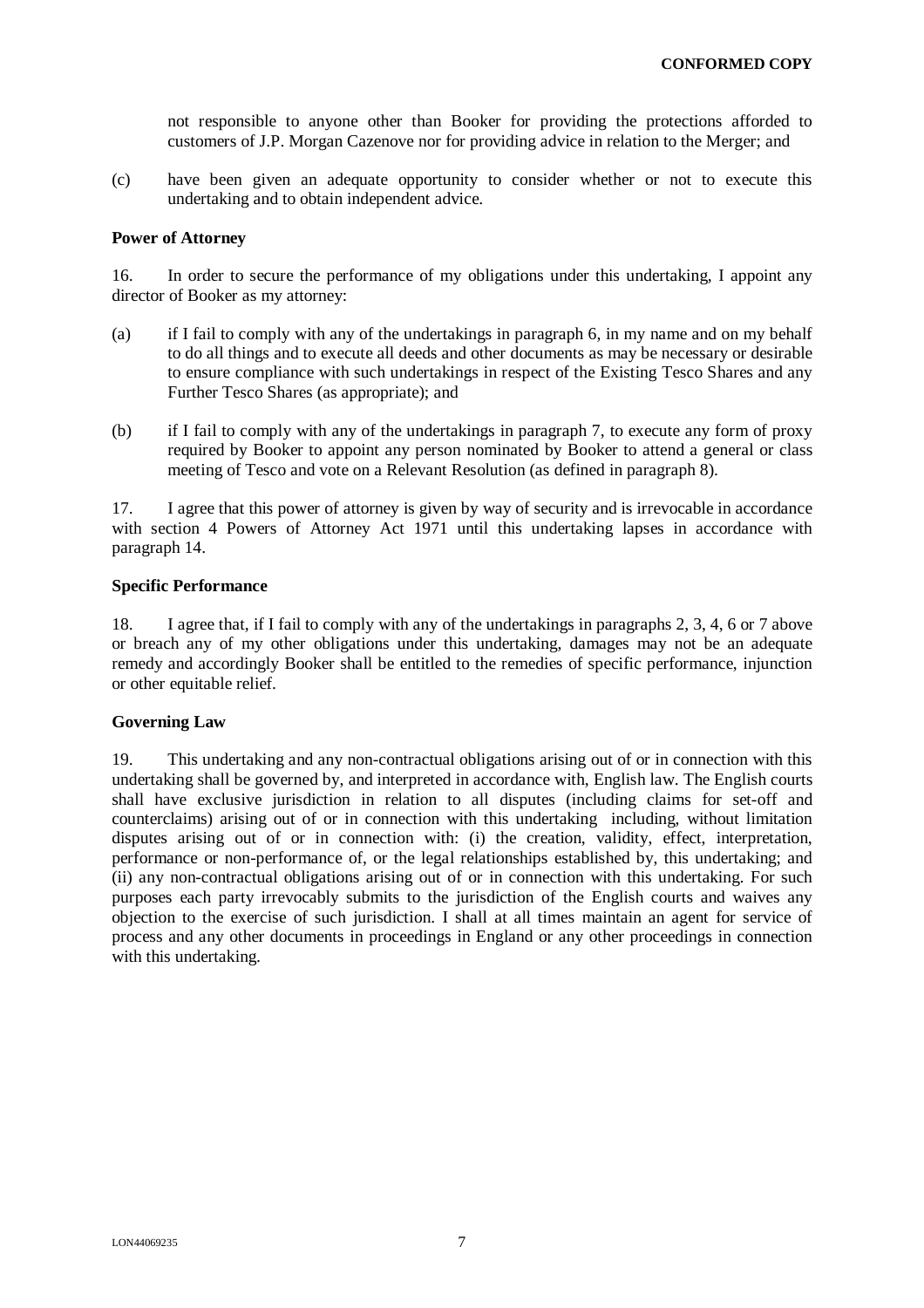## **Schedule 1**

## **Part A – Existing Tesco Shares**

| Name of beneficial owner | No. of ordinary shares of 5p in Tesco |
|--------------------------|---------------------------------------|
| Alan Stewart             | 50,000                                |

## **Part B – Employee Share Plans**

## **A. SAYE**

| <b>Name</b>  | No. of options |
|--------------|----------------|
| Alan Stewart | 1,920          |

### **B. Share Incentive Plan**

| <b>Name</b>  | $\mathbf{N}\mathbf{0}$ .<br>of shares |  |
|--------------|---------------------------------------|--|
| Alan Stewart | $\sim$ $\sim$ $\sim$<br>1,0/2         |  |

## **C. Nil Cost Options**

| <b>Name</b>  | <b>BT</b><br>No. of options |
|--------------|-----------------------------|
| Alan Stewart | 3,740,292                   |